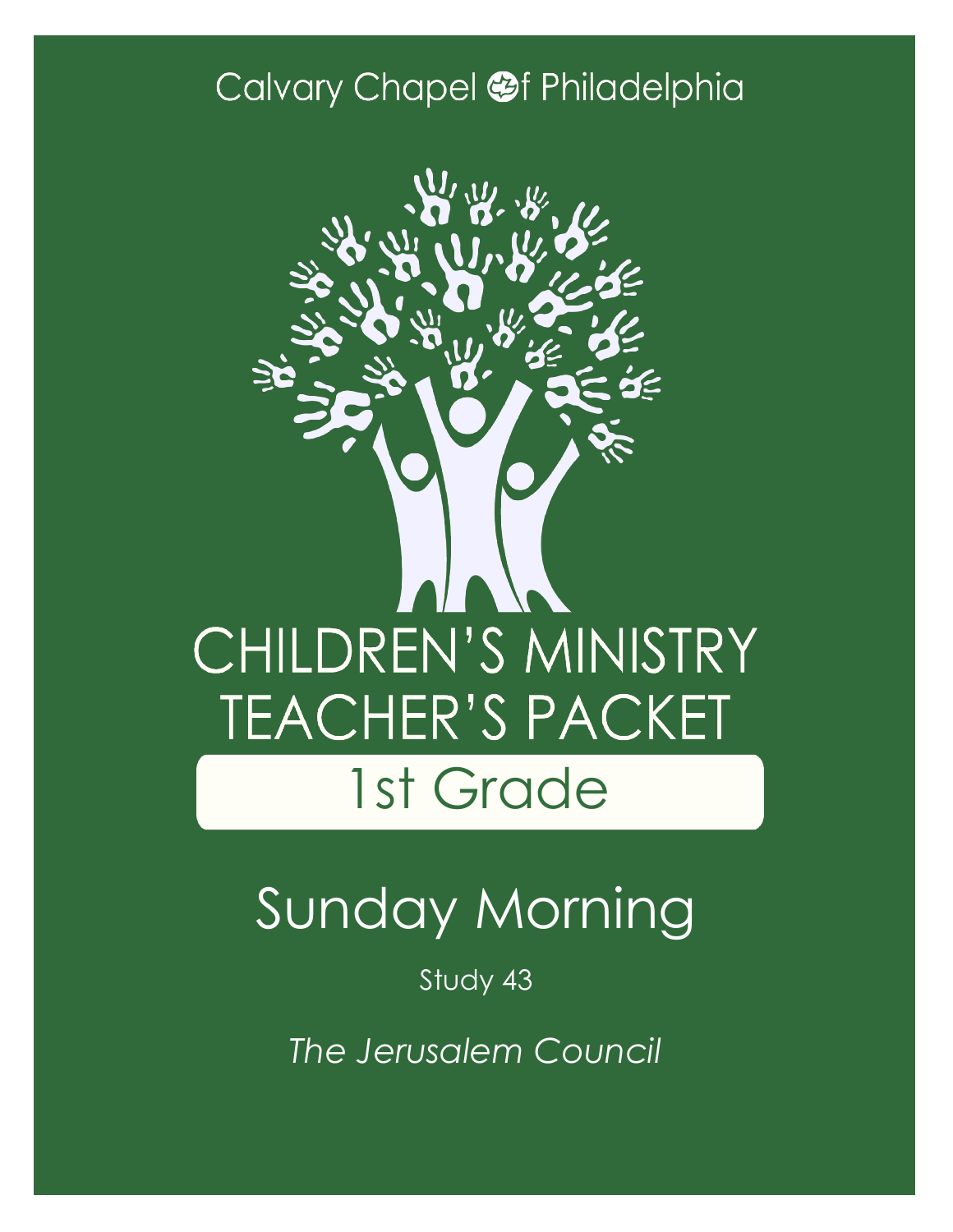### The Jerusalem Council

The Objective is the key concept for this weeks lesson. It should be the main focus of the study

These are the key verses that you will find helpful in teaching your study this week. The "Main passage" is the basis of the study, where the other verse support the objective of the lesson.

There is a memory verse for the students that relates to every study. If a student can memorize the verse for the following week you may give them a prize from the "reward box" found on your cart.

An introductory activity or question that will settle the class, draw their attention to the study and prepare their hearts for God's Word.

**Objective This lesson will contrast salvation by grace with salvation by works and show that the grace of Jesus is the only way we can be saved.**

**Key Verses** Acts 15:1-29—Main Teaching Passage Ephesians 2

#### **Memory Verse** - Ephesians 2:8-9

"For by grace you have been saved through faith, and that not of yourselves; it is the gift of God, not of works, lest anyone should boast."

### **Hook**

Review last week's memory verse, Matthew 28:19.

Show your classroom flashlight to the students. Ask them what is needed in order for the flashlight to work (batteries). Then ask what would happen if someone said you needed to add more than just batteries. What if you needed to add crayons, or glue, or paper? Would the flashlight work better or worse?

In today's story, some people are going to say you need more than just Jesus in order to be saved. They will try to add doing good deeds as a condition for salvation.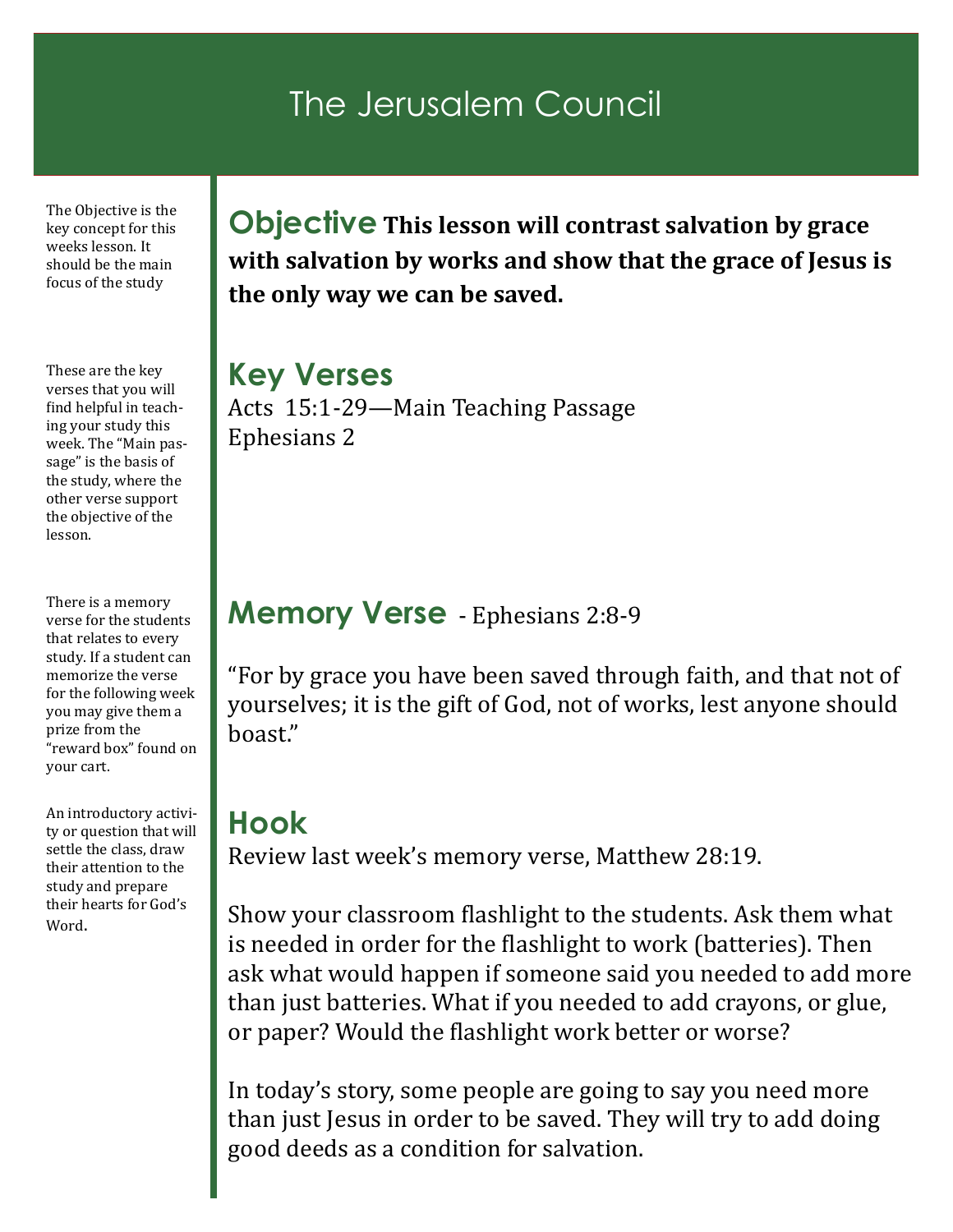What does the Bible say? This is where we will read a passage or series of passages that teach on the subject of the day.

The interpretation/ exegesis of the passage. What does this passage mean? How does this passage apply to my life?

# BOOK

Our story today begins with a disagreement. Some of the believers saw that Gentiles were becoming Christians and thought that they had to follow the Jewish law if they wanted to be saved. Paul and Barnabas disagreed, and they were telling others about the wonderful things God was doing among the Gentiles. When Paul and Barnabas could not agree on this matter, they decided that all the Christian leaders should meet in Jerusalem to resolve the issue.

All the apostles and elders gathered in Jerusalem for this council. After much debate from both sides, Peter stood up and made an speech. He noted how he had seen Gentiles coming to Christ and the Holy Spirit coming upon them just as He had upon the Jewish believers. Therefore, why should the Gentile Christians have to live up to a law that not even the Jews could keep? God had shown that Gentiles and Jews are both saved by grace. After Peter finished, Paul and Barnabas told the council of all the things God had done among the Gentiles on their journey. Then James stood up and declared that what Paul and Barnabas were saying agreed with how Scripture predicted God working among the Gentiles. The council agreed that the Gentiles did not need to follow the Jewish law in order to become believers. Their only request was that the Gentiles would obey a few of the laws out of respect for their Jewish brothers and sisters, such as not eating meat sacrificed to idols.

## LOOK

Over the last few weeks, we have seen a major shift in the Church. What started as a group of almost exclusively Jewish believers was starting to include Gentiles more and more. In Acts 9 Paul, the "Apostle to the Gentiles," converted to Christianity. In chapter 10, Cornelius the Roman centurion was saved and the Holy Spirit came upon him and his family. Acts 13-14 describe Paul's first missionary journey to primarily Gentile cities. As Gentile believers were becoming more common, the early Church was faced with a dilemma—do Gentiles have to follow the law of Moses? Some of the Jews began claiming that the Gentiles must obey these laws to be saved, which caused problems in the Church.

The issue with what these Jewish believers were teaching is that it meant that Jesus' death and resurrection was not enough to save someone. They were adding to the requirements for salvation, making good works necessary to be saved. This would make it harder for Gentiles to become believers and makes their salvation based on their own works, not Christ's finished work on the cross.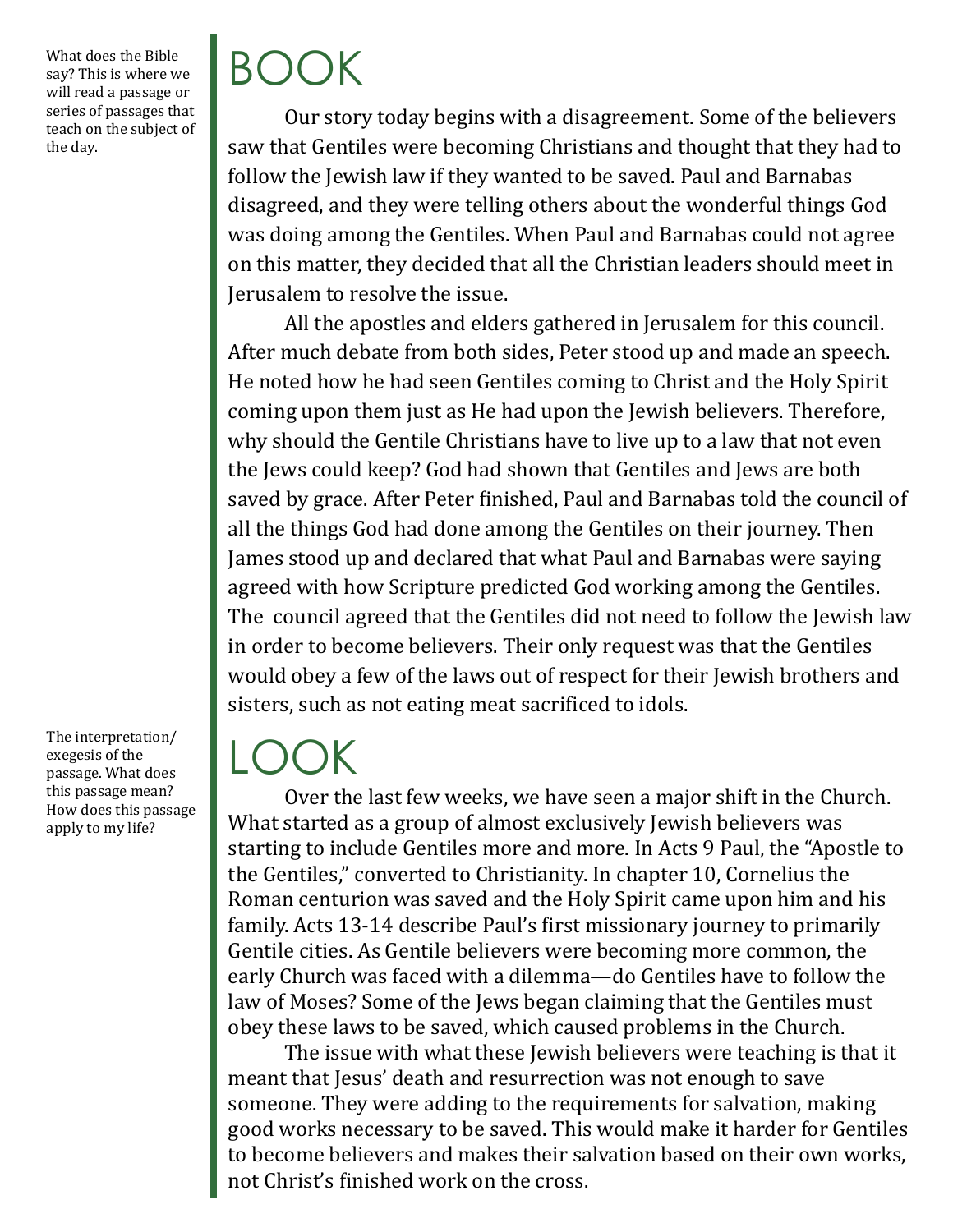# LOOK (Continued)

The Bible teaches that we are saved by God's grace, not by works. This means that there is nothing that we can do to save ourselves. No amount of good deeds can get us into heaven. Even if we did good deeds all the time for the rest of our lives, we could not pay for our sin. Instead, we are saved by what Jesus did for us by dying on the cross and rising again. His grace is the free gift of forgiveness from our sins that we can't earn and don't deserve. All we have to do is have faith and Jesus will save us. We don't have to, nor could we, earn our way to heaven. It is all God's grace. Any time we try to add anything to the Gospel other than putting our faith in God's grace and Christ's work on the cross, we are teaching a false Gospel.

Some people think that they can earn their way to heaven by doing more good deeds than bad, but the Bible tells us that this will never work, because it only takes one sin to separate us from God. Others say that you need to have faith in God, and then add other requirements to be saved, but this is not what the Bible teaches. Then there are some who think that they are disqualified from being saved because of the bad things they have done, but that is not true either. Grace is the only way to be saved. No amount of good deeds can earn salvation without grace, and no amount of bad deeds can cancel out grace. Grace means that we are saved because of what Jesus has done, not us. No matter who you are or what you have done, you need and can have God's grace to be saved.

## TOOK

Present the Gospel and offer the students a chance to receive God's grace in their lives and be saved.

As a class, memorize Ephesians 2:8-9.

God's grace includes both salvation and the things He does for us that we don't deserve (giving us homes, food, clothes, good things, etc.)

**Pray:** Praise God for the grace He has given us in sending Jesus to pay for our sins. Thank Him for the grace He gives us every day.

**Parent question:** What is grace?

What is my response to this passage of Scripture? How should my life change according to what this passage teaches me? What are the practical things I can do throughout the week to make this true in my life?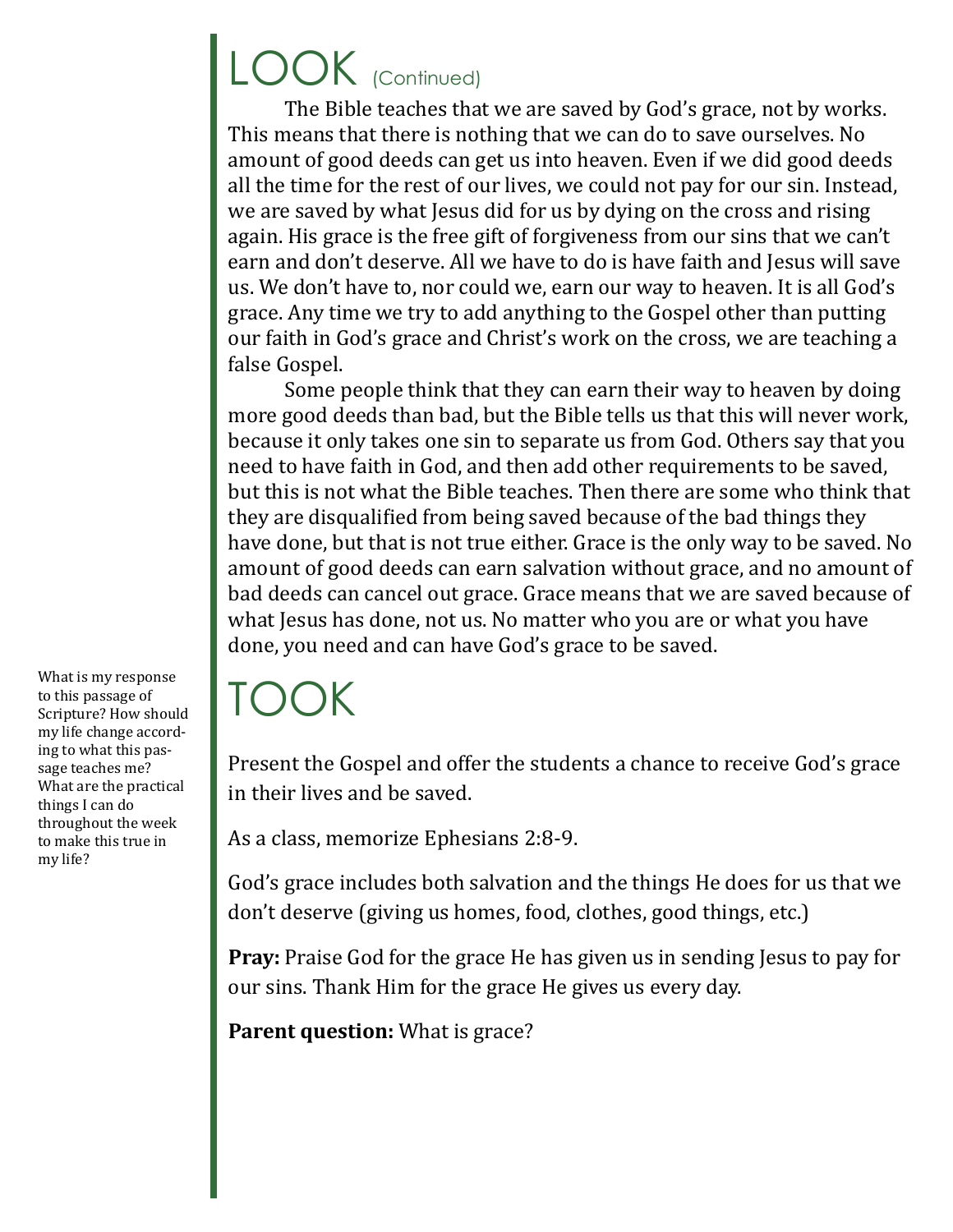# FURTHER STUDY

### **Commentary on Acts 15:1-29 by David Guzik**

#### *The Jerusalem Council*

A. The dispute between the men from Judea and Paul and Barnabas.

1. [\(Act 15:1\)](https://www.blueletterbible.org/kjv/acts/15/1/s_1033001) The men **from Judea** state their case.

And certain *men* came down from Judea and taught the brethren, "Unless you are circumcised according to the custom of Moses, you cannot be saved."

a. **Certain men came down from Judea and taught the brethren, "Unless you are circumcised according to the custom of Moses, you cannot be saved."** These Jewish Christians (often called "Judaizers") taught that Gentiles may become Christians, but only after first becoming Jews, and submitting to all Jewish rituals, including circumcision.

i. It was very difficult for some Jewish Christians to accept that Gentiles could be brought into the church as "equal partners" without first coming through the law of Moses. "It was one thing to accept the occasional God-fearer into the church, someone already in sympathy with Jewish ways; it was quite another to welcome large numbers of Gentiles who had no regard for the law and no intention of keeping it." (Williams)

b. These Christians were **from Judea**, and were not content to keep their beliefs to themselves, but felt compelled to persuade other Christians. They **taught the brethren**, coming all the way to Antioch to preach this message.

i. By their teaching, these **certain men from Judea** were passing a negative judgment on all of Paul and Barnabas' missionary endeavors. On their recent missionary journey, they had founded churches among the Gentiles without bringing them under the Law of Moses. These **certain men from Judea** said Paul and Barnabas were all wrong!

ii. When in the city of Antioch in Pisidia, Paul preached this message: A*nd by Him* [Jesus] *everyone who believes is justified from all things from which you could not be justified by the law of Moses* (*Acts* 13:39). These **certain men … down from Judea** would have objected, saying "Jesus saves us, but only after we have done all we can do to keep the Law of Moses." But Paul taught a man could only be right with God on the basis of what Jesus had done!

c. **You cannot be saved**: This was not a side issue; it had to do with salvation itself. This was not a matter where there could be disagreement among believers, with some believing you must be under the law, and some believing it wasn't important. This was an issue that went to the core of Christianity, and it had to be resolved.

i. We can just imagine how Satan wanted to take advantage of this situation. First, he wanted the false doctrine of works righteousness to succeed. But even if it didn't, Satan wanted a costly, bitter doctrinal war to complete split and sour the church. This may be the greatest threat to the work of the gospel seen in the Book of Acts!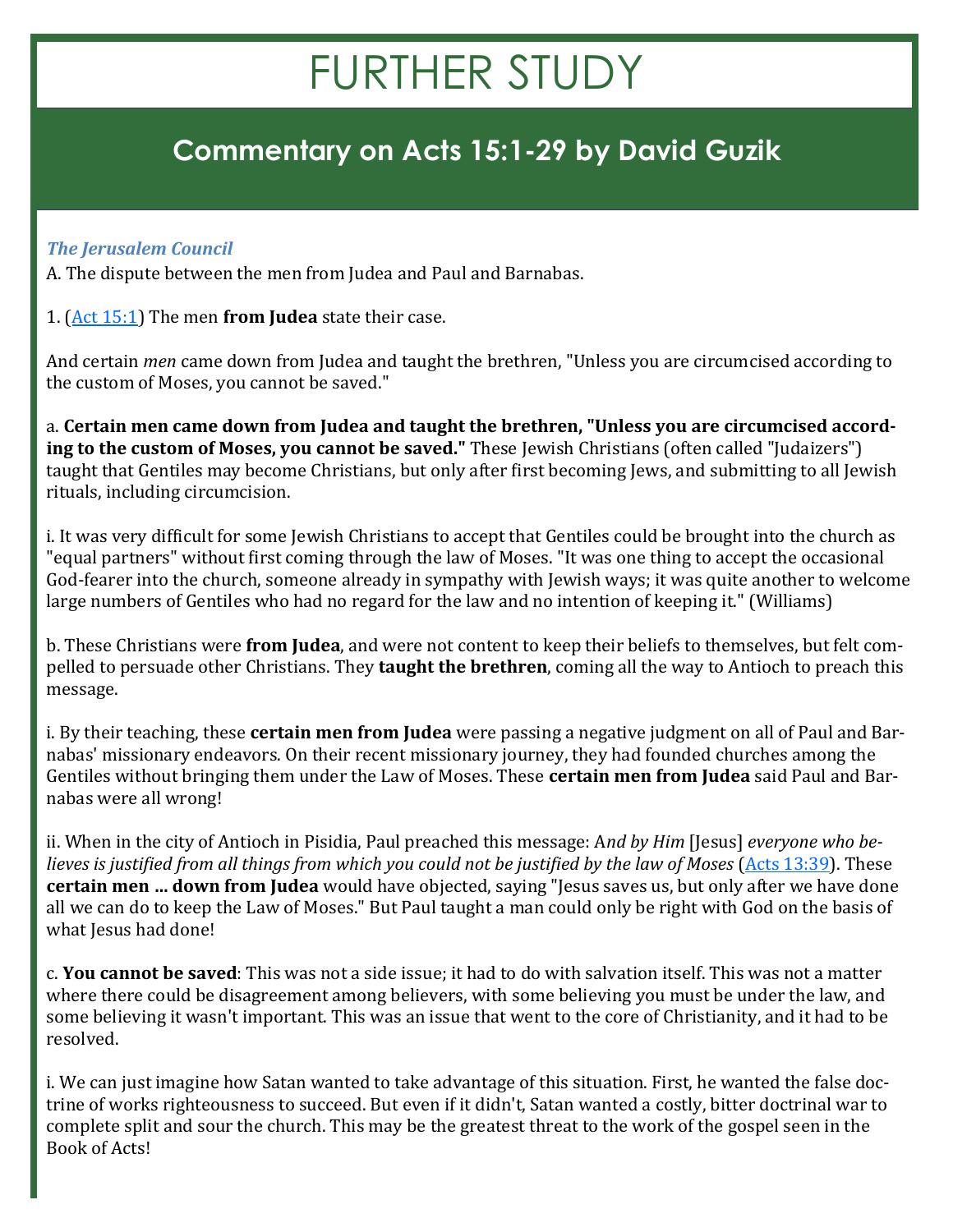2.  $(Act 15:2-4)$  $(Act 15:2-4)$  $(Act 15:2-4)$  Paul and Barnabas respond to the teaching of the men from Judea.

Therefore, when Paul and Barnabas had no small dissension and dispute with them, they determined that Paul and Barnabas and certain others of them should go up to Jerusalem, to the apostles and elders, about this question. So, being sent on their way by the church, they passed through Phoenicia and Samaria, describing the conversion of the Gentiles; and they caused great joy to all the brethren. And when they had come to Jerusalem, they were received by the church and the apostles and the elders; and they reported all things that God had done with them.

a. **Paul and Barnabas had no small dissension and dispute with them**: Their first response was to persuade. We can imagine there was **no small dissension and dispute with them** indeed. These two who had seen God work so powerfully through the Gentiles would not abandon that work easily.

i. In this, Paul and Barnabas show the hearts of true shepherds: To confront and dispute with those who insist on promoting false doctrines in the church.

b. **They determined that Paul and Barnabas and certain others of them should go up to Jerusalem**: When persuasion did not end the issue, Paul and Barnabas went to Jerusalem to have the matter settled by **the apostles and elders**. They couldn't just agree to disagree on this issue, because it was at the core of what meant to be a follower of Jesus.

i. Who are the **they who determined that Paul and Barnabas** should go to Jerusalem to determine this question? It seems to speak of the church collectively in Antioch, where this false doctrine was being promoted. This is indicated by the statement that they were **sent on their way by the church**.

c. **They caused great joy to all the brethren**: As Paul and Barnabas went to Jerusalem, they found plenty of other Christians who rejoiced at what God had done among the Gentiles. This is in contrast to the certain men from Judea.

3.  $(Act 15:5)$  The men from Judea re-state their teaching.

But some of the sect of the Pharisees who believed rose up, saying, "It is necessary to circumcise them, and to command *them* to keep the law of Moses."

a. **Some of the sect of the Pharisees who believed rose up**: We see that many of these Judaizers were Christians who had been **Pharisees**. The **Pharisees** were renowned for their high regard for the law, and their scrupulous observance of the law.

i. If the Pharisees believed anything, they believed one could be justified before God by keeping the law. For a Pharisee to really be a Christian, it would take more than an acknowledgment that Jesus was Messiah; he would have to forsake his attempts to justify himself by the keeping of the law and accept the work of Jesus as the basis of his justification.

ii. In Lystra, Paul and Barnabas would not allow the pagans to merely "add" Jesus to their pantheon of Roman gods. The commanded that they had to turn from their vain gods to the true God ([Acts 14:14](https://www.blueletterbible.org/kjv/acts/14/14-15/s_1032014)-15). These Pharisees who had become Christians must do the same thing: Turn from their efforts to earn their way before God by keeping the law, and look to Jesus. You can't just "add" Jesus and now say "Jesus helps me to justify myself through keeping the law."

iii. Paul himself was a former Pharisee (*Philippians 3:5*) who became a Christian. But he knew that Jesus didn't help him do what a Pharisee did, only better. He knew that Jesus *was* his salvation, not *the way* to his salvation. Paul wrote: *knowing that a man is not justified by the works of the law but by faith in Jesus Christ, even we*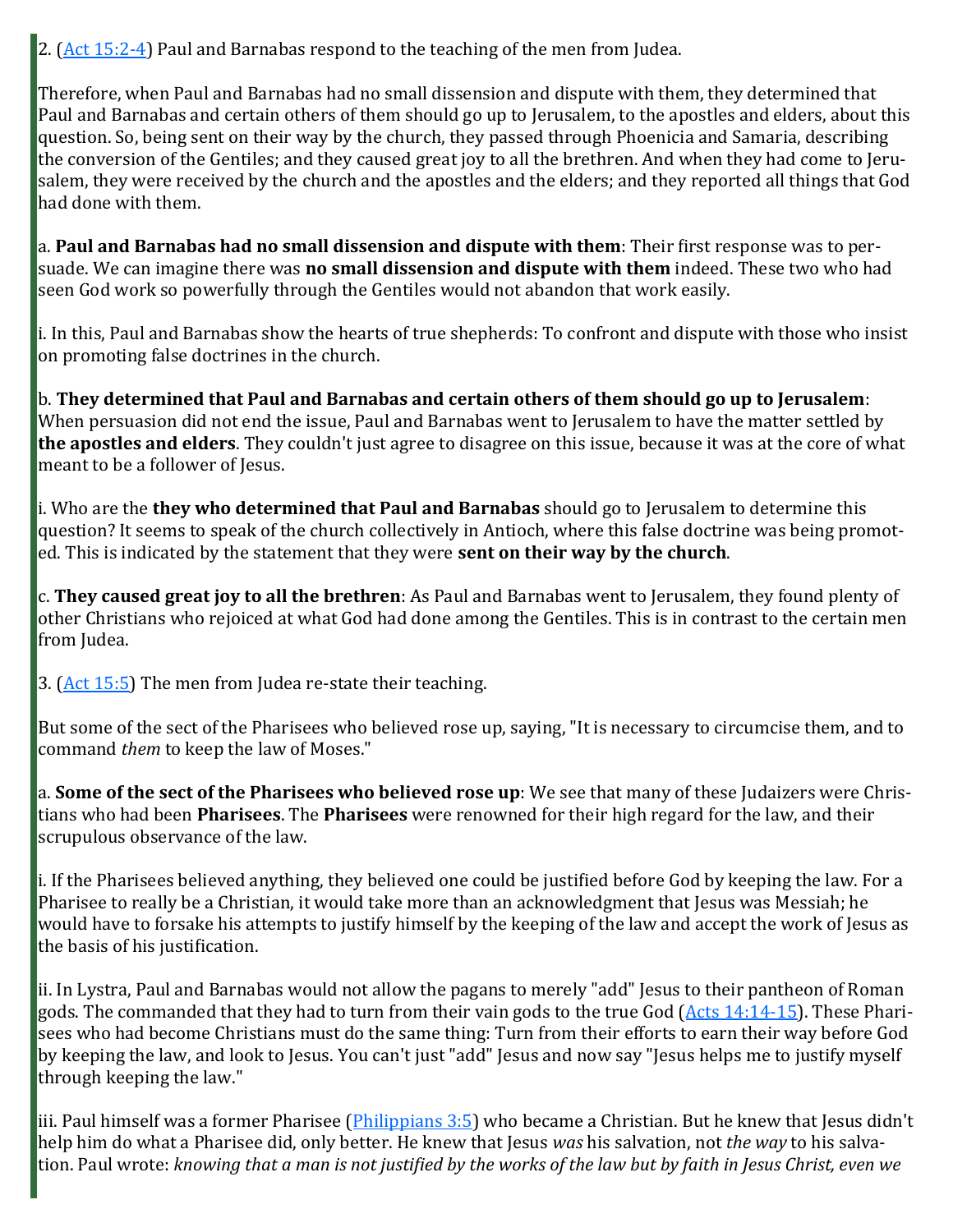*have believed in Christ Jesus, that we might be justified by faith in Christ and not by the works of the law; for by the works of the law no flesh shall be justified*. [\(Galatians 2:16\)](https://www.blueletterbible.org/kjv/galatians/2/16/s_1093016)

b. **It is necessary or circumcise them, and to command them to keep the law of Moses**: These former Pharisees were teaching two things. First, Gentile converts must be *initiated* into Judaism through circumcision. Second, that Gentile converts must *live under* **the law of Moses** if they are to be saved, and embraced into the Christian community.

i. Basically, their teaching was: "Gentiles are free to come to Jesus. We welcome them and want them to come to Jesus. But they have to come through the Law of Moses in order to come to Jesus. Paul and Barnabas, among others, have been allowing Gentiles to come to Jesus without first coming through the Law of Moses."

c. We can imagine how they would have even made a case from the Old Testament for this teaching. They might have said Israel has *always* been God's chosen people and that Gentiles must become part of Israel if they want to be part of God's people.

i. Passages **the Pharisees who believed** might quote in defense of their position are [Exodus 12:48](https://www.blueletterbible.org/kjv/exodus/12/48-49/s_62048)-49 and [Isaiah 56:6.](https://www.blueletterbible.org/kjv/isaiah/56/6/s_735006) These passages might be quoted to say that the covenant the Gentiles were invited to join was a covenant of circumcision.

B. The Jerusalem council.

1.  $(Act\ 15:6-11)$  In the midst of a great dispute, the apostle Peter speaks to the issue.

Now the apostles and elders came together to consider this matter. And when there had been much dispute, Peter rose up and said to them: "Men and brethren, you know that a good while ago God chose among us, that by my mouth the Gentiles should hear the word of the gospel and believe. So God, who knows the heart, acknowledged them by giving them the Holy Spirit, just as *He did* to us, and made no distinction between us and them, purifying their hearts by faith. Now therefore, why do you test God by putting a yoke on the neck of the disciples which neither our fathers nor we were able to bear? But we believe that through the grace of the Lord Jesus Christ we shall be saved in the same manner as they."

a. **Now the apostles and elders came together to consider this matter**. Here, we see the church coming together to decide the issue. They didn't just let the issue sit, nor leave it up to the conscience of each believer.

i. The question raised by the Jerusalem council was immense: Are Christians saved by faith alone, or by a *combination* of faith and obedience of the Law of Moses? Is the work of Jesus by itself enough to save the one who trusts in Jesus, or must we add our work to Jesus' work in order to be saved?

ii. With significant doctrinal issues today, perhaps this sort of public "trial" of doctrine would be beneficial.

b. **And when there had been much dispute**: This would have been amazing to see! Christians serious enough about the truth to **dispute** for it! In the midst of this, Peter, as one of the leading apostles, **rose up** to make his opinion known on the matter.

c. **Men and brethren, you know that a good while ago**: Peter begins with a history lesson, recounting the work God had already done. He then makes the point that **God** had fully received the Gentiles apart from their being circumcised (**God, who knows the heart, acknowledged them by giving them the Holy Spirit, just as He did to us**). If God had **acknowledged** these Gentiles as full partners in His work, they why shouldn't the church? If God received them, so should the church!

i. In saying, "**Made no distinction between us and them**," Peter makes an important observation. It comes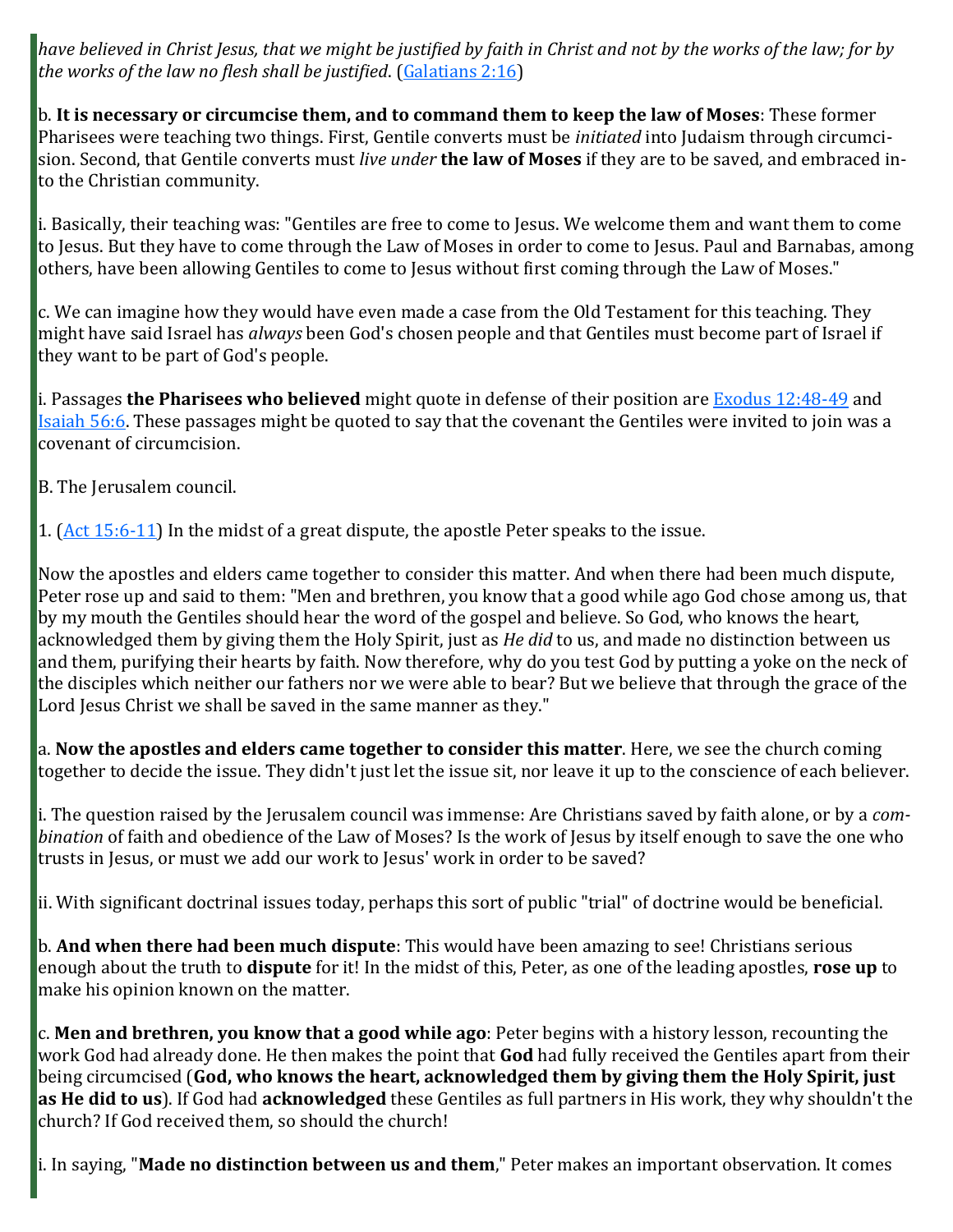straight from his vision of the clean and unclean animals, from which God taught him this principle: *God has shown to me that I should not call any man common or unclean* [\(Acts 10:28\)](https://www.blueletterbible.org/kjv/acts/10/28/s_1028028). Those *of the sect of the Pharisees who believed* thought that the Gentiles were inherently "common" (in the sense of "unholy") or "unclean," and had to be made holy and clean by submitting to the Law of Moses.

d. **Purifying their hearts by faith**. Peter shows *how* the heart is purified: **by faith**, not by keeping of the law. If they were purified by faith, then there was no need to be purified by submitted to ceremonies found in the Law of Moses.

i. Christians are not only *saved* by faith; they are *purified* by faith also!

e. **Why do you test God by putting a yoke on the neck of the disciples which neither our fathers nor we were able to bear?** Peter wisely answers another objection. One might ask, "What is the *harm* in bringing Gentiles under the Law of Moses?" Peter was right on the mark when he observed that the law was **a yoke** which **neither our fathers nor we were able to bear**.

i. This is demonstrated by a brief look at Israel's history. At the birth of the nation at Mount Sinai, they broke the law by worshipping the golden calf. At the end of Old Testament history, they are still breaking the law by breaking the Sabbath and marrying pagan women [\(Nehemiah 13\)](https://www.blueletterbible.org/kjv/nehemiah/13/1-31/s_426001). From beginning to end, Israel could not bear the **yoke** of the law.

ii. Those *of the sect of the Pharisees who believed* were making a critical mistake. They were looking at Israel's history under the law with eyes of nostalgia, not truth. If they would have carefully and truthfully considered Israel's failure under the law, they would not have been so quick to put Gentiles under the law also.

iii. Paul makes the same argument in the book of  $Galatians 3:2-3$  $Galatians 3:2-3$ . If the law does not save us, why would we return to it as the principle by which we live? In light of the finished work of Jesus, it is offensive to God to go back to the law. This is why Peter asked, "**why do you test God**?"

f. **But we believe that through the grace of the Lord Jesus Christ we shall be saved in the same manner as they**. Peter concludes with the observation that it is **through grace** that all are saved - both Jew and Gentile - and not by obedience to the law. If we are saved by grace, then we are not saved by grace *and* lawkeeping.

i. Peter also insists there is only one way of salvation: **We** [Jews] **shall be saved in the same manner as they** [Gentiles]. Jewish Christians were not saved, even in part, by their law-keeping; they were saved the same way Gentiles were: **Through the grace of the Lord Jesus Christ**.

2. ([Act 15:12\)](https://www.blueletterbible.org/kjv/acts/15/12/s_1033012) Paul and Barnabas tell of their work among the Gentiles, supporting Peter's claim that God is doing a work among them.

Then all the multitude kept silent and listened to Barnabas and Paul declaring how many miracles and wonders God had worked through them among the Gentiles.

a. **Then all the multitude kept silent and listened**: This shows that even though *there had been much dispute*, these men were all of an honorable heart. They were willing to listen, and to be persuaded if wrong.

b. **Declaring how many miracles and wonders God had worked through them among the Gentiles**: Barnabas and Paul confirm Peter's previous point. Essentially, they are saying "*God* has accepted the Gentiles, should not we as well?"

3. ([Act 15:13](https://www.blueletterbible.org/kjv/acts/15/13-21/s_1033013)-21) James, the brother of Jesus, speaks to the issue, supporting what Peter and Paul had said.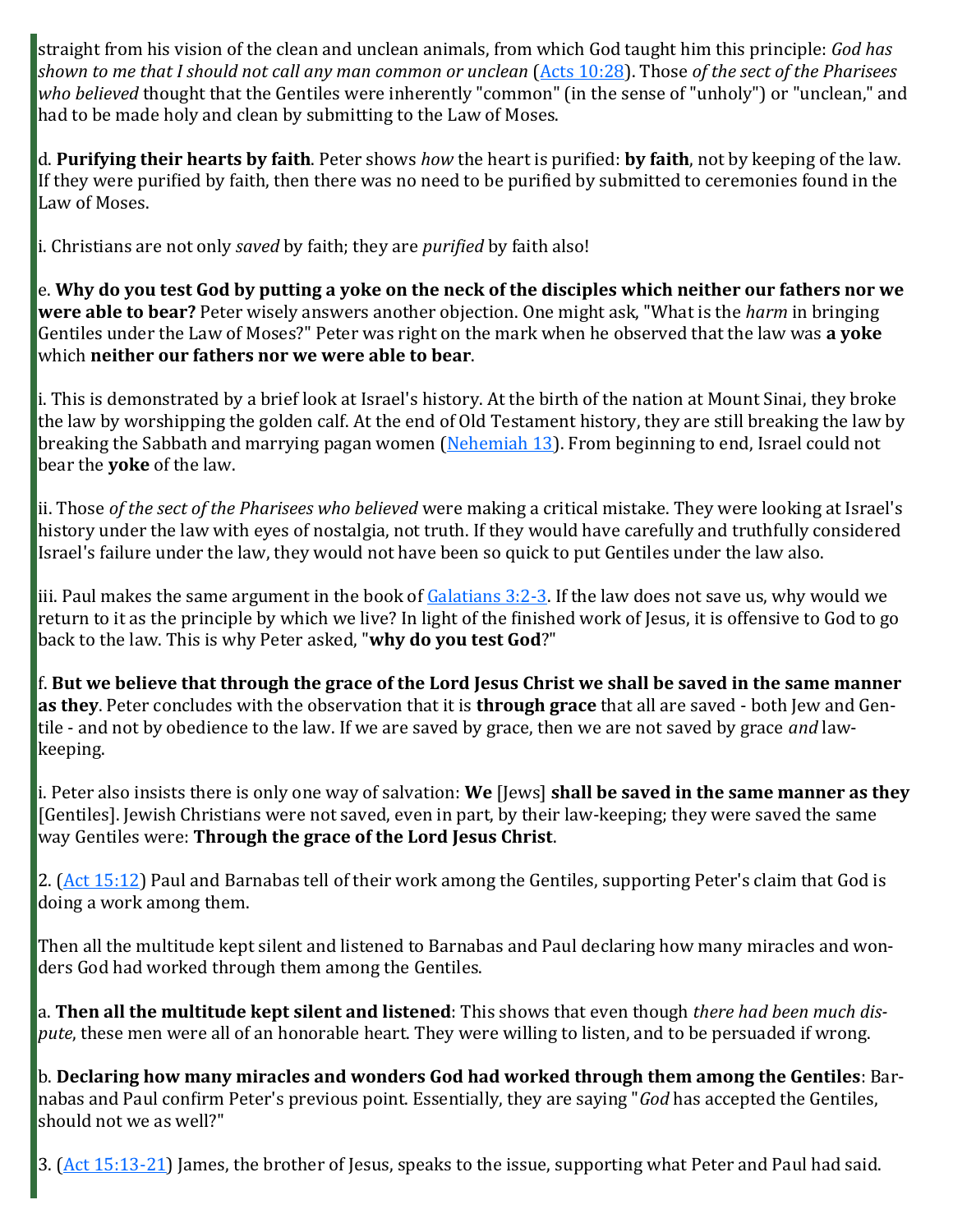And after they had become silent, James answered, saying, "Men *and* brethren, listen to me: Simon has declared how God at the first visited the Gentiles to take out of them a people for His name. And with this the words of the prophets agree, just as it is written: 'After this I will return and will rebuild the tabernacle of David, which has fallen down; I will rebuild its ruins, and I will set it up; so that the rest of mankind may seek the LORD, even all the Gentiles who are called by My name, says the LORD who does all these things.' Known to God from eternity are all His works. Therefore I judge that we should not trouble those from among the Gentiles who are turning to God, but that we write to them to abstain from things polluted by idols, *from* sexual immorality, *from* things strangled, and *from* blood. For Moses has had throughout many generations those who preach him in every city, being read in the synagogues every Sabbath."

a. **James answered, saying, "Men and brethren, listen to me."** This James is not the apostle James, whose martyrdom is recorded in [Acts 12:2.](https://www.blueletterbible.org/kjv/acts/12/2/s_1030002) This is the one traditionally known as James the Just - the half-brother of Jesus (Matthew 13:155), brother of Jude [\(Jude 1\),](https://www.blueletterbible.org/kjv/jude/1/1/s_1167001) and author of the book of James ([James 1:1\).](https://www.blueletterbible.org/kjv/james/1/1/s_1147001)

b. **God at the first visited the Gentiles to take out of them a people**: James begins by insisting God had a **people** among the Gentiles. This would astound a religious Jew in that day!

i. The Greek word for **Gentiles** (it could also be translated *nations*) is *ethne*. The Greek word for **people** in this passage is *laos*. The Jews considered themselves a *laos* of God, and never among the *ethne*. For them *ethne* and *laos* were contrasting words. So, it would be challenging for them to hear that **God at the first visited the Gentiles** (*ethne*)**to take out of them a people** (*laos*).

ii. "The paradox inherent in the contrast between *Gentiles* (or *nations*) and *people* is striking, since the latter term was often used of the Jews as the people of God in contrast to the Gentiles. Now it is being urged that God's people includes the Gentiles." (Marshall)

c. **With this the words of the prophets agree, just as it is written**: James will judge this new work of God by the way any work of God should be judged. James will look to what **is written**.

i. **Even all the Gentiles who are called by My name**: In this passage James quotes [\(Amos 9:11](https://www.blueletterbible.org/kjv/amos/9/11-12/s_888011)-12), it actually says that salvation will come to the Gentiles. This demonstrates that what God is doing among the Gentiles has a *Biblical* foundation.

ii. Today, many things are considered *Biblical* if they merely fail to contradict something in the Word, even though they may have no root in the Word of God whatsoever. An outside authority would settle this debate. The outside authority was God's Word.

iii. "Councils have no authority in the church unless it can be shown that their conclusions are in accord with Scripture." (Stott)

d. **I will return and will rebuild the tabernacle of David, which has fallen down**: When James quotes the prophecy in [Amos 9:11](https://www.blueletterbible.org/kjv/amos/9/11-12/s_888011)-12 about rebuilding the fallen tabernacle of David, he remembers that the Judaism of his day had **fallen down** in the sense that it had rejected its Messiah. Now God wants to rebuild that work, focusing on a church made up of both Jew and Gentile.

i. **All the Gentiles who are called by My name**: When God says there are Gentiles who are called by His name, He is saying they stay Gentiles. They are not Gentiles who have been made Jews. Therefore, Gentiles do not need to become Jews and under the law to be saved!

e. **Therefore I judge** implies that James had a position of high authority in the church. He was probably respected as the "senior pastor" of the church at Jerusalem.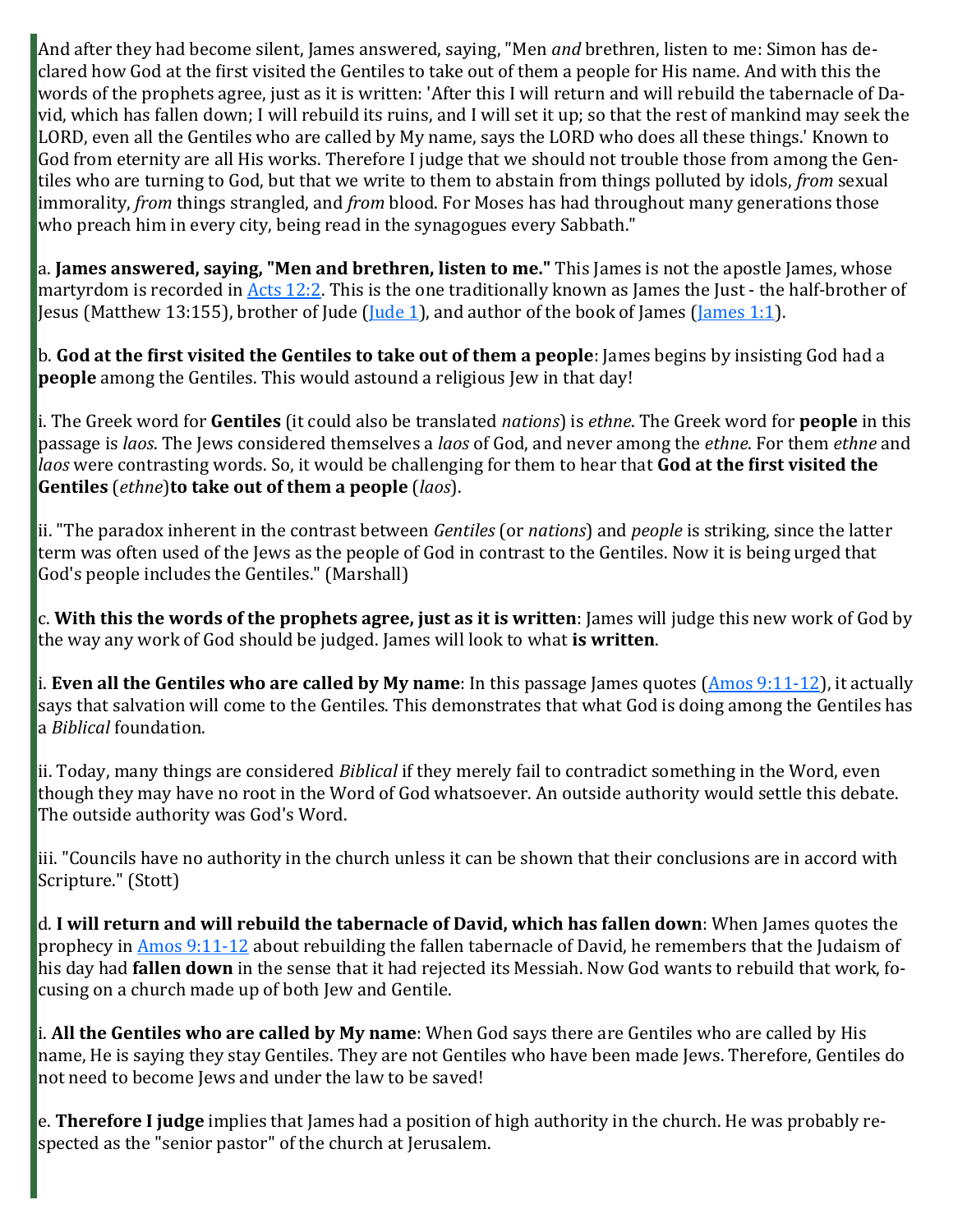i. The Greek presents it even more strongly as "I determine" or "I resolve" (Expositor's). In addition, when the decision of James was published, it was presented as the mutual decision of all present [\(Acts 15:25:](https://www.blueletterbible.org/kjv/acts/15/25/s_1033025) I*t seemed good to us*). Clearly, James' leadership was supported by all present.

ii. "The rest either *argued* on the subject, or gave their *opinion*; James alone pronounced the *definitive sentence*." (Clarke)

f. What did James decide? **We should not trouble those from among the Gentiles who are turning to God**. James essentially says, "Let them alone. They are turning to God, and **we should not trouble** them." At the bottom line, James decided that Peter, Barnabas, and Paul were correct, and that those *of the sect of the Pharisees who believed* were wrong.

g. **But that we write to them to abstain from things polluted by idols, from sexual immorality, from things strangled, and from blood**: James' decision that Gentile believers should not be under the Mosaic Law is also tempered by practical instruction. The idea was that it was important that Gentile believers not act in a way that would antagonize the Jewish community **in every city** and destroy the church's witness among lews.

i. If the decision is that one does not have to be Jewish to be a Christian, it must also be declared that one does not need to forsake the Law of Moses to be a Christian.

h. **To abstain from things polluted by idols … from things strangled, and from blood**: These three commands have to do with the eating habits of Gentile Christians. Though they were not bound under the Law of Moses, they were bound under the Law of Love. The Law of Love tells them, "don't unnecessarily antagonize your Jewish neighbors, both in and out of the church."

i. **To abstain from … sexual immorality**: When James declares that they forbid the Gentile Christians to **abstain from … sexual immorality**, we shouldn't think that it means common sex outside of marriage, which all Christians (Jew or Gentile) recognized as wrong. Instead, James is directing these Gentiles living in such close fellowship with the Jewish believers to observe the specific marriage regulations required by [Leviticus 18,](https://www.blueletterbible.org/kjv/leviticus/18/1-30/s_108001) which prohibited marriages between most family relations. This was something that Jews would abhor, but most Gentiles would think little of.

j. Gentile Christians had the "right" to eat meat sacrificed to idols, to continue their marriage practices, and to eat food without a kosher bleeding, because these were aspects of the Mosaic law they definitely were not under. However, they are encouraged (demanded?) to law down their "rights" in these matters as a display of love to their Jewish brethren.

i. "All four of the requested abstentions related to ceremonial laws laid down in [Leviticus 17](https://www.blueletterbible.org/kjv/leviticus/17/1-16/s_107001) and [18,](https://www.blueletterbible.org/kjv/leviticus/18/1-30/s_108001) and three of them concerned dietary matters which could inhibit Jewish-Gentile common meals." (Stott)

4.  $(Act 15:22-29)$  $(Act 15:22-29)$  $(Act 15:22-29)$  A letter of decision is drafted.

Then it pleased the apostles and elders, with the whole church, to send chosen men of their own company to Antioch with Paul and Barnabas, *namely,* Judas who was also named Barsabas, and Silas, leading men among the brethren. They wrote this *letter* by them: The apostles, the elders, and the brethren, To the brethren who are of the Gentiles in Antioch, Syria, and Cilicia: Greetings. Since we have heard that some who went out from us have troubled you with words, unsettling your souls, saying, *"You must* be circumcised and keep the law"; to whom we gave no *such* commandment; it seemed good to us, being assembled with one accord, to send chosen men to you with our beloved Barnabas and Paul, men who have risked their lives for the name of our Lord Jesus Christ. We have therefore sent Judas and Silas, who will also report the same things by word of mouth. For it seemed good to the Holy Spirit, and to us, to lay upon you no greater burden than these neces-